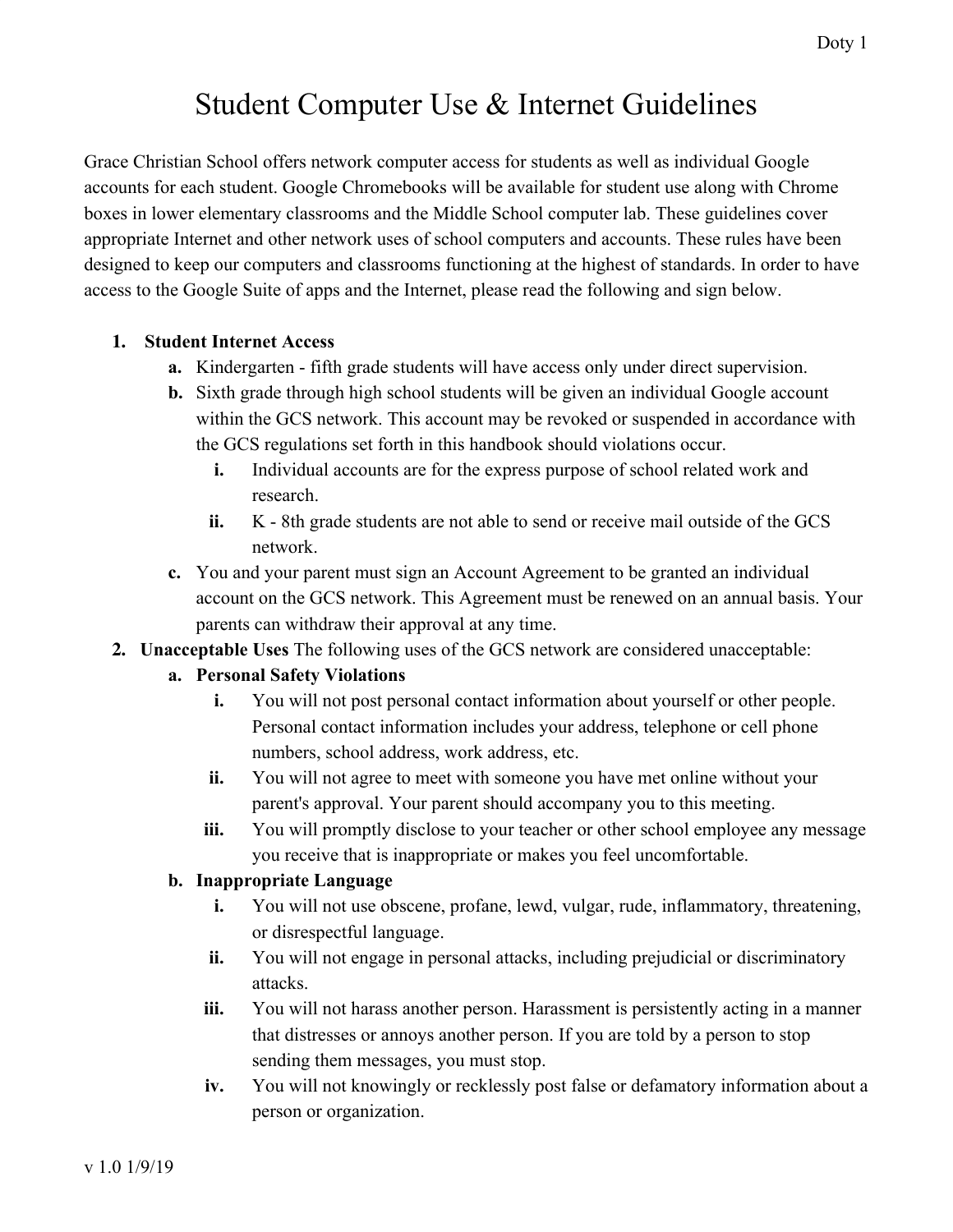#### **c. Illegal Activities**

- **i.** You will not attempt to gain unauthorized access to the GCS network or to any other computer system through the GCS network or go beyond your authorized access. This includes attempting to log in to another person's account or access another person's files. These actions are illegal, even if only for the purposes of "browsing".
- **ii.** You will not make deliberate attempts to disrupt the computer system or destroy data by spreading computer viruses or by any other means. These actions are illegal.

### **d. Respect for Privacy**

- **i.** You will not repost a message that was sent to you privately without permission of the person who sent you the message.
- **ii.** You will not post private information about another person.

# **e. Plagiarism and Copyright Infringement**

- **i.** You will not plagiarize works that you find on the Internet. Plagiarism is taking the ideas or writings of others and presenting them as if they were yours.
- **ii.** You will respect the rights of copyright owners. Copyright infringement occurs when you inappropriately reproduce a work that is protected by a copyright. If a work contains language that specifies appropriate use of that work, you should follow the expressed requirements.

## **f. Inappropriate Access to Material**

- **i.** You will not use the GCS system to access material that may be interpreted as:
	- 1. Harmful to minors;
	- 2. Harassment, intimidation, menacing, threatening or constitutes insulting or fighting words, the very expression of which injures or harasses others;
	- 3. Defamatory, libelous, reckless or maliciously false, potentially giving rise to civil liability, constituting or promoting discrimination, a criminal offense or otherwise violates any law, rule, regulation, Board policy and/or administrative regulation.
- **ii.** You will not use the GCS network to access material that is profane or obscene (pornography), that advocates illegal or dangerous acts, or that advocates violence or discrimination towards other people (hate literature). While the GCS network does provide filtering of Internet content it is still your responsibility to avoid accessing inappropriate sites that may not be blocked.
- **iii.** If you mistakenly access inappropriate information, you should immediately disclose this access to a GCS staff member. This may protect you against a claim that you have intentionally violated this Policy.
- **iv.** Your parents also have the right to limit your access to material that they think would be inappropriate.

# **g. Online Access on School Computers**

**i.** Internet Chat & Email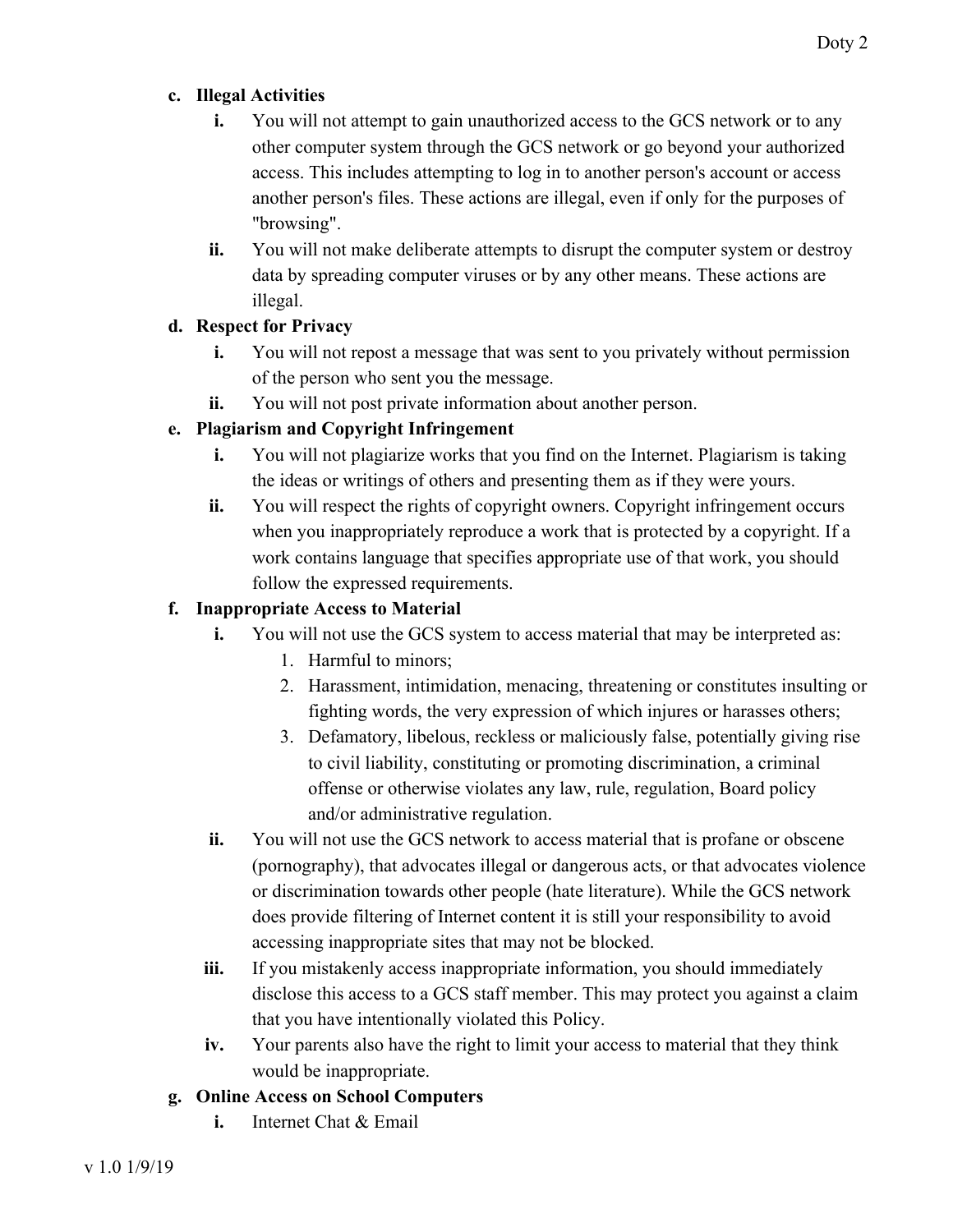- 1. Students are NOT allowed to use any form of Internet Chat software unless as an approved assignment for a teacher.
- 2. Any teacher wishing to have their students use Internet Chat software on school computers must have the assignment and chat site approved by the Instructional Technologist prior to giving the assignment to students.
- 3. Students are NOT allowed to access any Internet e-mail account on school computers other than the one provided by the GCS (foreign font issue for exchange students).
- **ii.** Internet Games and Connectivity Software
	- 1. School computers are NOT to be used for downloading or accessing Internet games, unless supervised by a GCS staff member.
	- 2. School computers are NOT to be used for accessing any form of online direct communications software (such as NetMeeting, Internet Phone, Messenger Service, etc.) unless it is under the direction of a staff member and is part of an approved, specific class assignment.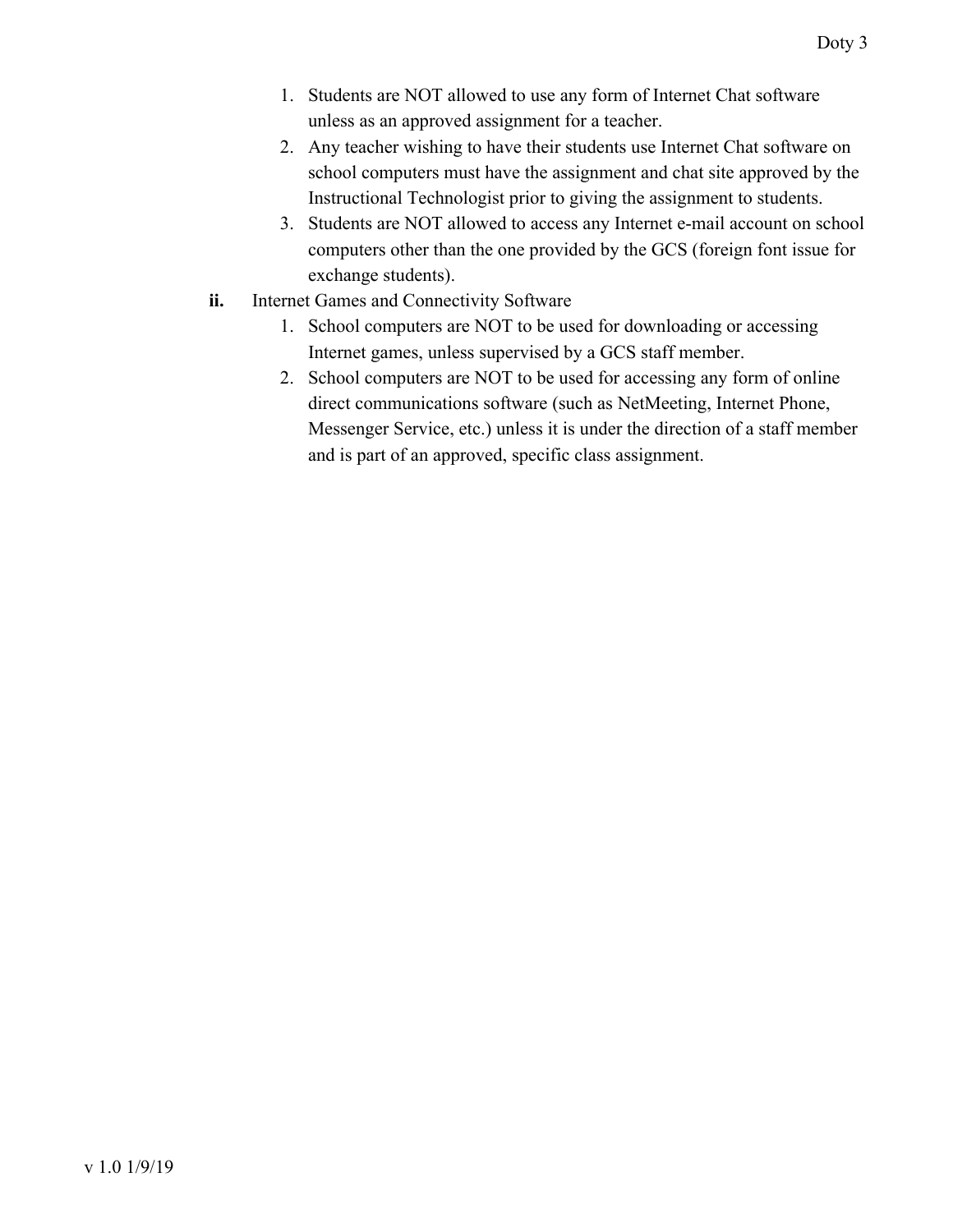# **Student Computer & Internet Use Agreement**

For safety reasons, when using Google mail or the Internet:

1. I will not give out personal information such as my home address, parental information, or school name or location without the permission of my teacher.

2. I will immediately notify my teacher if I come across any information that makes me feel awkward or uncomfortable.

3. I will never get together with someone I have "met" on-line without first getting my parents' and teacher's permission. If they agree, I will still bring an adult with me.

4. I will never forward my picture or anything else without first getting my teacher's approval.

5. I will not return any messages that are inappropriate or make me feel uncomfortable. If I receive a message like this, I will notify my teacher.

The following activities are illegal, and I will not willingly participate in them:

- 1. Gaining unauthorized access to any place (site, folder, or account) I am not supposed to be.
- 2. Disrupting any computer system.
- 3. Contributing to help spread electronic viruses.
- 4. Engaging in any illegal activity on-line.

I am aware that any on-line correspondence I send is a reflection of my school and myself. The ability to correspond with my classmates and instructors is a privilege and should only be done for academic reasons.

1. My messages will be short, courteous, and to the point.

2. I will not use obscene language, engage in personal or discriminatory attacks, or post false or misleading information about individuals or organizations.

I will not access, download, or distribute:

- 1. Any pornographic, obscene, or sexually explicit materials.
- 2. Inappropriate information or graphics.

These policies and procedures must be adhered to, and any violation of them will be met with zero tolerance.

- Students must abide by their signed contracts.
- The use of the computer is a privilege, not a right.
- If this contract is broken, the student's privilege will be revoked.